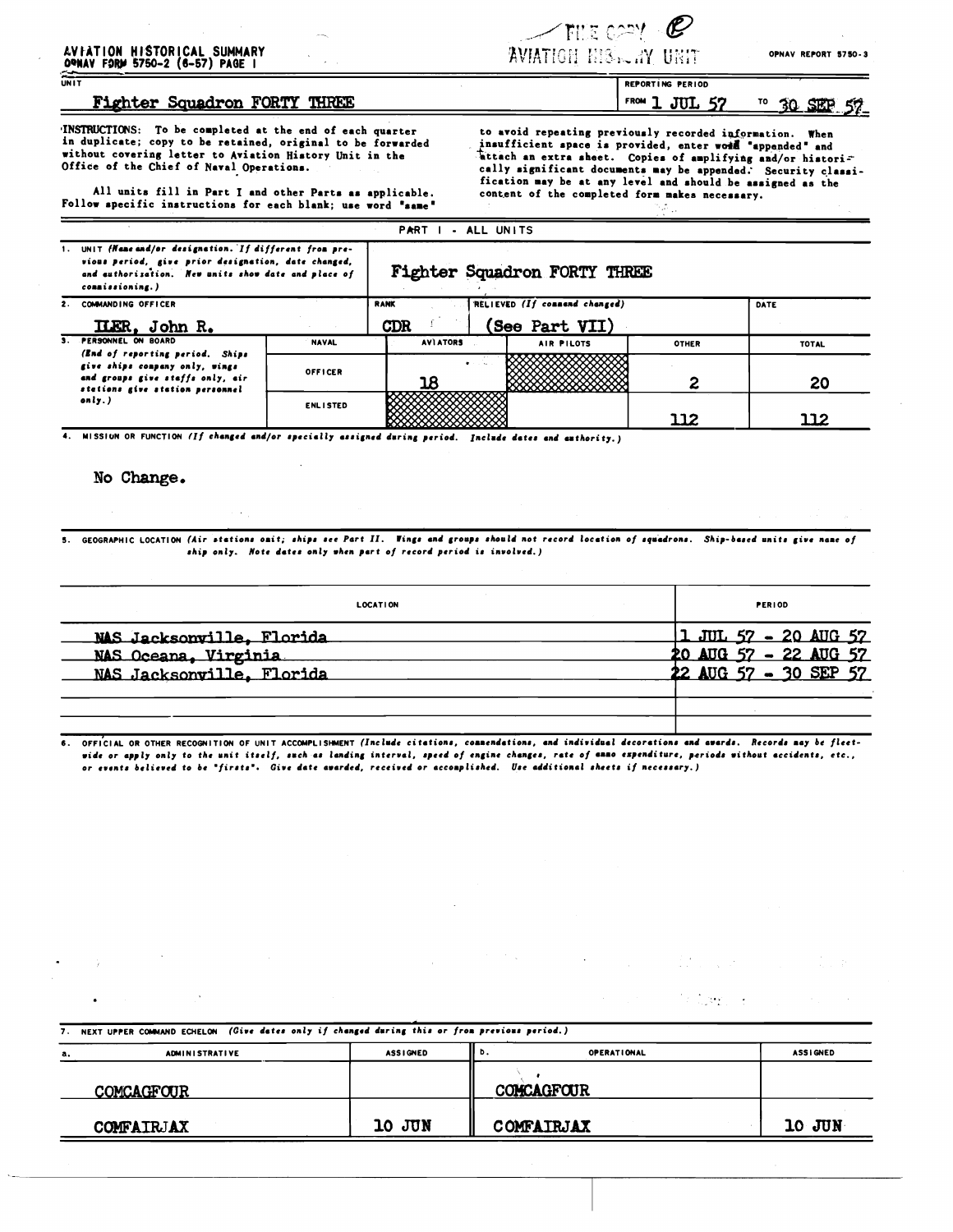#### OPNAV FORM 5750-2 (6-57) PAGE 2

8. PARTICIPATION IN SPECIAL AND JOINT EXERCISES OR MANEUVERS (Limit to those of a major nature as opposed-to exercises normally a part of routine training. Identify by name and give a brief summary of own participation.).

| <b>CP PERIODS</b>  | <b>EXERCISE</b>                             | <b>BRIEF SUMMARY</b>                                                                                                                                                                                                                                                                                                                                                                                    |
|--------------------|---------------------------------------------|---------------------------------------------------------------------------------------------------------------------------------------------------------------------------------------------------------------------------------------------------------------------------------------------------------------------------------------------------------------------------------------------------------|
| $25 - 26$ JUL $57$ | JOINT AIR DEFENSE<br><b>SECTOR EXERCISE</b> | Participated as a ready squadron and<br>engaged in several intercepts.                                                                                                                                                                                                                                                                                                                                  |
| 20-22 AUG 57       | INTEX $2-57$                                | Shifted base to NAS Oceana and participated<br>in INTEX 2-57 as part of the "enemy" forces<br>flying high altitude strikes against a car-<br>rier task group off the Virginia coast. All<br>missions were successfully completed although<br>a front remained over the task group during<br>the entire period forcing all flights to 41,000<br>feet or above to overcome the VFR only restric-<br>tion. |
|                    |                                             |                                                                                                                                                                                                                                                                                                                                                                                                         |
|                    |                                             |                                                                                                                                                                                                                                                                                                                                                                                                         |

9. PARTICIPATION IN OPERATIONAL TESTS (Generally those concerned with tactics or equipment. Identify by official designation or by descriptive title; state responsible command, dates, areas, and brief of participation and results. Nake reference to covering reports and ordere when they exist.)

|             | <b>TEST</b>                                                                                          | <b>PERIOD</b> | COMMAND AND AREA | REPORT AND ORDERS |  |  |
|-------------|------------------------------------------------------------------------------------------------------|---------------|------------------|-------------------|--|--|
| а.          |                                                                                                      |               |                  |                   |  |  |
| b.          | and the control of<br><b>Contract Contract</b>                                                       |               |                  | . н.              |  |  |
| $c_{\star}$ | -<br><b>Contract</b><br>Charles Co.<br>$\overline{\phantom{a}}$<br>sales of the common<br>A. A. Rock |               |                  | $\sim$            |  |  |

DESCRIPTIONS:

10. TRAINING (General statement of type conducted; indicate whether of special type or for special purpose as opposed to romtine. Training units will omit and fill in PART V.)

Routine advanced flight and ground training was conducted to increase combat readiness. FAM and basic training was conducted as new pilots were received into the squadron.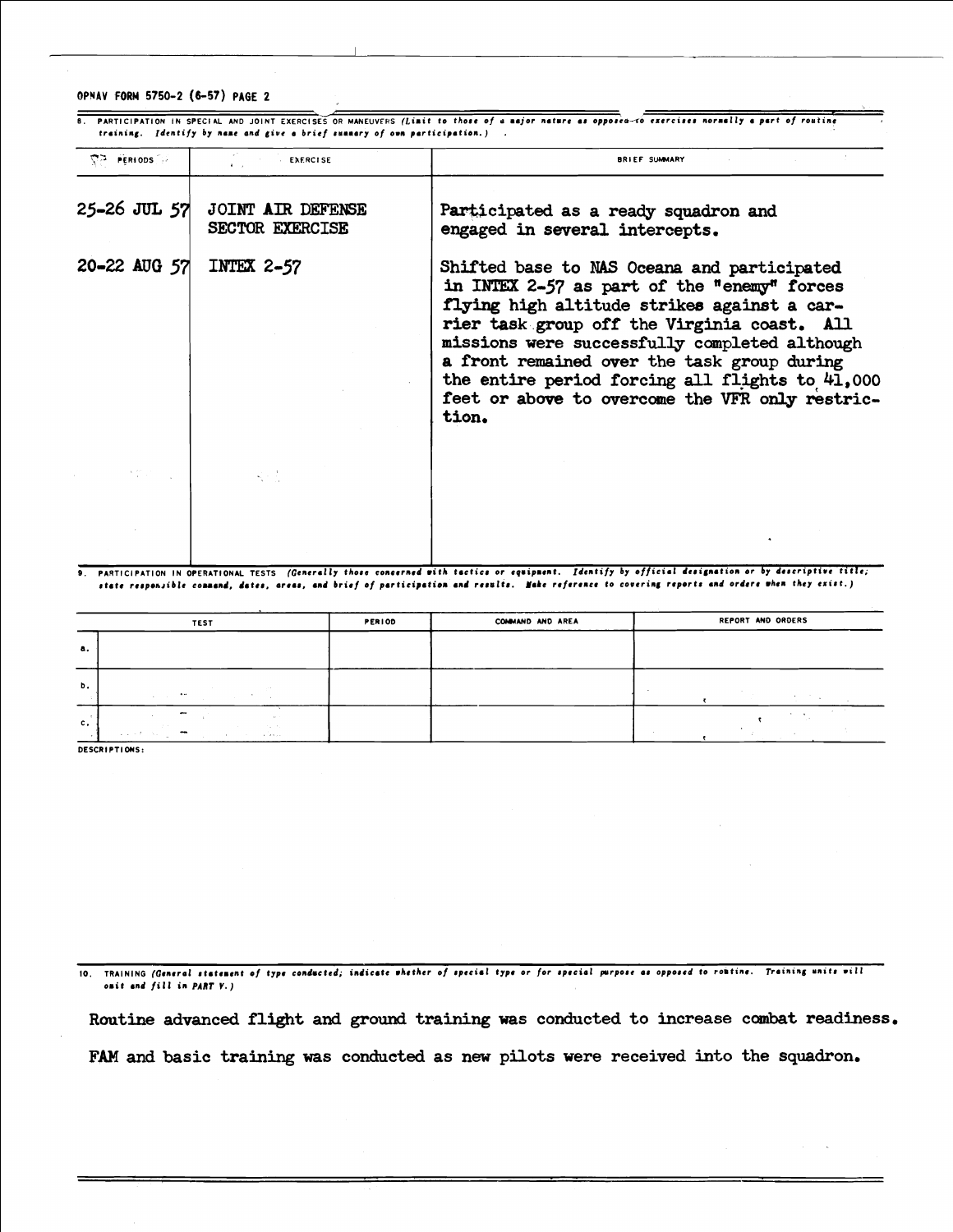# AVEATION HISTORICAL SUMMARY<br>OPNAV FORM 5750-2 (6-57) PAGE 3

 $\ddot{\phantom{a}}$ 

|                     |                   |                               |                                                                                      | PART - II SHIPS                                                                                                                                                                                                                                                              |               |                               |
|---------------------|-------------------|-------------------------------|--------------------------------------------------------------------------------------|------------------------------------------------------------------------------------------------------------------------------------------------------------------------------------------------------------------------------------------------------------------------------|---------------|-------------------------------|
|                     |                   |                               |                                                                                      | 1. GEOGRAPHIC LOCATION (Daily location not required. Note dates of departure and return to U.S. ports and general operating area in between as;<br>Mediterrunean, Hawaiian area, WesPac, etc. If conducting daily operations from U.S. port, state period and name of port.) |               |                               |
|                     |                   |                               |                                                                                      |                                                                                                                                                                                                                                                                              |               |                               |
|                     |                   | LOCATION                      |                                                                                      |                                                                                                                                                                                                                                                                              | <b>PERIOD</b> |                               |
|                     |                   |                               |                                                                                      |                                                                                                                                                                                                                                                                              |               |                               |
|                     |                   |                               |                                                                                      |                                                                                                                                                                                                                                                                              |               |                               |
|                     |                   |                               |                                                                                      |                                                                                                                                                                                                                                                                              |               |                               |
|                     |                   |                               |                                                                                      |                                                                                                                                                                                                                                                                              |               |                               |
|                     |                   |                               |                                                                                      |                                                                                                                                                                                                                                                                              |               |                               |
|                     |                   |                               |                                                                                      |                                                                                                                                                                                                                                                                              |               |                               |
|                     |                   |                               |                                                                                      | 2. AIR UNITS ON BOARD OR TENDED (Onit conponent squadrons and detachnents when the Air Croup is on board)                                                                                                                                                                    |               |                               |
|                     | <b>UNIT</b>       |                               | PERIOD                                                                               |                                                                                                                                                                                                                                                                              | <b>UNIT</b>   | PERIOD                        |
|                     |                   |                               |                                                                                      |                                                                                                                                                                                                                                                                              |               |                               |
| а.                  |                   |                               |                                                                                      | d.                                                                                                                                                                                                                                                                           |               |                               |
|                     |                   |                               |                                                                                      |                                                                                                                                                                                                                                                                              |               |                               |
| b.                  |                   |                               |                                                                                      | е.                                                                                                                                                                                                                                                                           |               |                               |
|                     |                   |                               |                                                                                      |                                                                                                                                                                                                                                                                              |               |                               |
| с.                  |                   |                               |                                                                                      | f.                                                                                                                                                                                                                                                                           |               |                               |
| MILES STEAMED<br>3. |                   | 4. FUEL CONSUMED - SHIPS FUEL |                                                                                      | <b>AVIATION FUEL</b>                                                                                                                                                                                                                                                         |               |                               |
|                     |                   |                               | (sels)                                                                               |                                                                                                                                                                                                                                                                              | (sels)        |                               |
|                     |                   |                               |                                                                                      | 5.6. CARRIER LANDINGS AND CATAPULT LAUNCHINGS (Highest even thousand from original commissioning and date                                                                                                                                                                    |               |                               |
|                     |                   |                               | made; may include breakdown as: since conversion, on present tour, day, night, etc.) |                                                                                                                                                                                                                                                                              |               |                               |
| CARRIER LANDINGS    |                   |                               |                                                                                      | CATAPULT LAUNCHINGS                                                                                                                                                                                                                                                          |               |                               |
|                     |                   |                               |                                                                                      |                                                                                                                                                                                                                                                                              |               |                               |
|                     |                   |                               |                                                                                      |                                                                                                                                                                                                                                                                              |               |                               |
|                     |                   |                               |                                                                                      |                                                                                                                                                                                                                                                                              |               |                               |
|                     |                   |                               |                                                                                      |                                                                                                                                                                                                                                                                              |               |                               |
|                     |                   |                               |                                                                                      |                                                                                                                                                                                                                                                                              |               |                               |
|                     |                   |                               |                                                                                      | PART - III AIR WINGS AND GROUPS                                                                                                                                                                                                                                              |               |                               |
|                     | SUBORDINATE UNITS |                               | PERIOD                                                                               | SUBORDINATE UNITS                                                                                                                                                                                                                                                            |               | PERIOD                        |
|                     |                   |                               |                                                                                      |                                                                                                                                                                                                                                                                              |               |                               |
|                     |                   |                               |                                                                                      |                                                                                                                                                                                                                                                                              |               |                               |
|                     |                   |                               |                                                                                      |                                                                                                                                                                                                                                                                              |               |                               |
|                     |                   |                               |                                                                                      |                                                                                                                                                                                                                                                                              |               |                               |
|                     |                   |                               |                                                                                      |                                                                                                                                                                                                                                                                              |               |                               |
|                     |                   |                               |                                                                                      |                                                                                                                                                                                                                                                                              |               |                               |
|                     |                   |                               |                                                                                      |                                                                                                                                                                                                                                                                              |               |                               |
|                     |                   |                               |                                                                                      |                                                                                                                                                                                                                                                                              |               |                               |
|                     |                   |                               |                                                                                      |                                                                                                                                                                                                                                                                              |               |                               |
|                     |                   |                               |                                                                                      | PART - IV SQUADRONS                                                                                                                                                                                                                                                          |               |                               |
| 1.                  |                   | TYPE A/C ASSIGNED             |                                                                                      | NUMBER ON HAND                                                                                                                                                                                                                                                               |               | DATE RECD. (If first of type) |
|                     |                   |                               |                                                                                      |                                                                                                                                                                                                                                                                              |               |                               |
| FOF-8 COUGAR        |                   |                               |                                                                                      | <u>14</u>                                                                                                                                                                                                                                                                    | $-2$          |                               |
|                     |                   |                               |                                                                                      |                                                                                                                                                                                                                                                                              |               |                               |
|                     |                   |                               |                                                                                      |                                                                                                                                                                                                                                                                              |               |                               |
|                     |                   |                               |                                                                                      | 2. OPERATIONAL STATISTICS (For pilots on board, use end of month figures; for flights, use NAVAL A/C PLIGHT CLASSIFICATION)                                                                                                                                                  |               |                               |
| <b>MONTH</b>        | PILOTS ON         | <b>HOURS</b>                  |                                                                                      | <b>FLIGHTS</b>                                                                                                                                                                                                                                                               |               |                               |
|                     | <b>BOARD</b>      | <b>FLOWN</b>                  | TRAINING                                                                             | <b>SERVICE</b>                                                                                                                                                                                                                                                               | <b>COMBAT</b> | <b>TOTAL</b>                  |
|                     |                   |                               |                                                                                      |                                                                                                                                                                                                                                                                              |               |                               |
| July                | <u>17</u>         | <u>300.1</u>                  | <u> 192</u>                                                                          | 8                                                                                                                                                                                                                                                                            | Ω             | 200                           |
|                     |                   |                               |                                                                                      |                                                                                                                                                                                                                                                                              |               |                               |
| August              | <u> 16</u>        |                               | 215                                                                                  | 14                                                                                                                                                                                                                                                                           | O             | 229                           |
|                     |                   |                               |                                                                                      |                                                                                                                                                                                                                                                                              |               |                               |
| September           | 18                | 371.6                         | 278                                                                                  | 5                                                                                                                                                                                                                                                                            | ი             | 283                           |
|                     |                   |                               |                                                                                      |                                                                                                                                                                                                                                                                              |               |                               |
|                     |                   |                               |                                                                                      |                                                                                                                                                                                                                                                                              |               |                               |
|                     |                   |                               |                                                                                      |                                                                                                                                                                                                                                                                              |               |                               |
|                     | TOTAL             |                               |                                                                                      |                                                                                                                                                                                                                                                                              |               |                               |
|                     |                   | 1290.3                        | 685                                                                                  | 27                                                                                                                                                                                                                                                                           | $\mathbf 0$   | 712                           |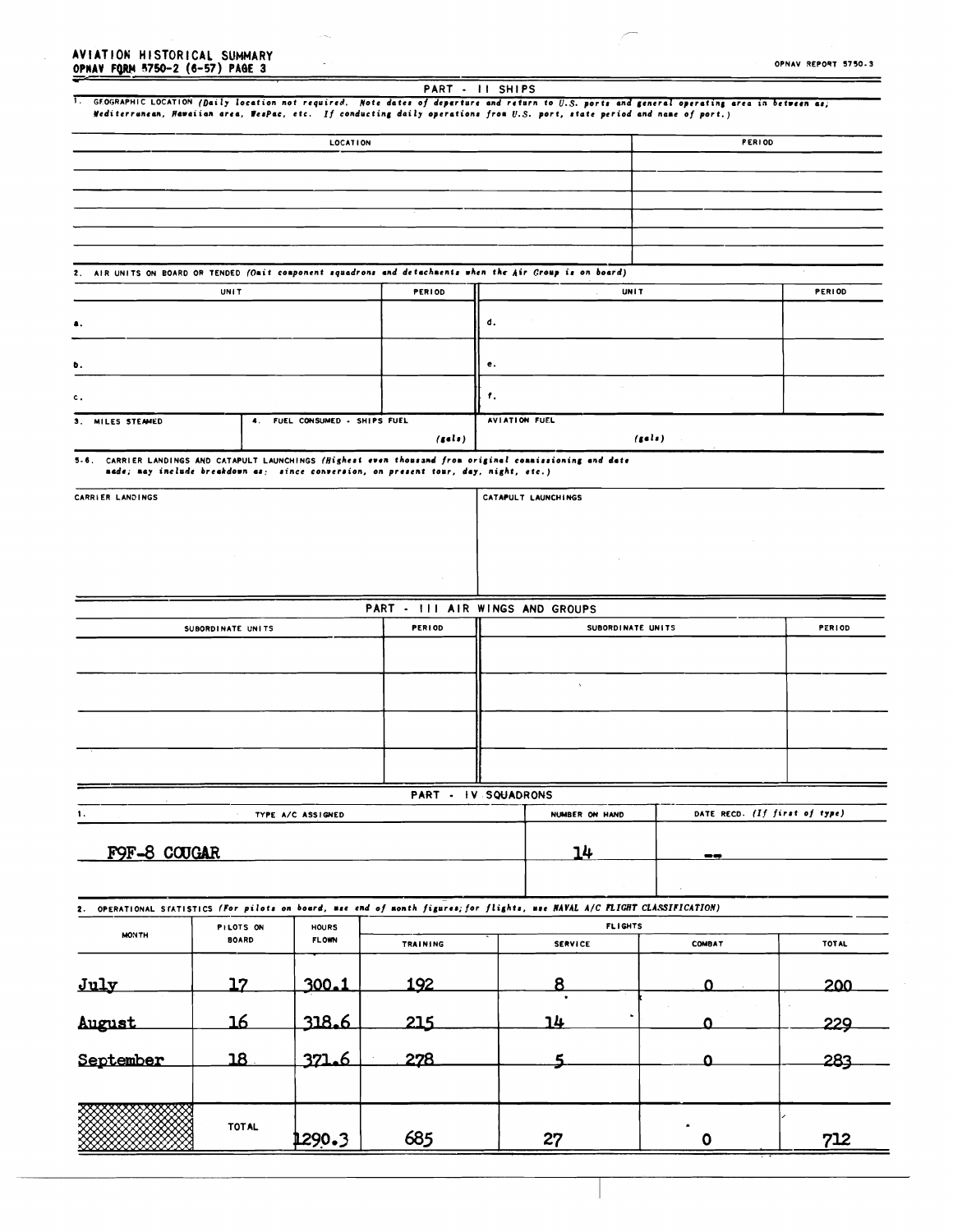OPNAV FORM 5750-2 (6-57) PAGE 4

 $\sim$   $\times$ 

| PART - V TRAINING UNITS                                                                                                                          | $\checkmark$   |                 |  |
|--------------------------------------------------------------------------------------------------------------------------------------------------|----------------|-----------------|--|
| COURSE OF INSTRUCTION                                                                                                                            | NO. COMPLETING |                 |  |
| the control<br>OFFICER                                                                                                                           |                | <b>ENLISTED</b> |  |
| $\langle \phi_{\mathcal{G}} \rangle = \langle \phi \rangle \mathcal{G}, \mathcal{G}_{\mathcal{G}} \in \langle \phi \rangle \langle \phi \rangle$ |                |                 |  |
|                                                                                                                                                  |                |                 |  |
|                                                                                                                                                  |                |                 |  |
|                                                                                                                                                  |                |                 |  |

المستحيل والمحالة

#### PART - VI AIR STATIONS

1. UNITS ON BOARD (Those physically present, except transients; not to be confused with Home Port assignment. Do not repeat units held over from previous period unless they departed in this period. For composite units such as Carrier Air Groups, record only the parent group.)

| UNITS ON BOARD                                                                | <b>ARRIVE</b> | <b>DEPART</b> |
|-------------------------------------------------------------------------------|---------------|---------------|
|                                                                               |               |               |
| Arrest Made<br>$\alpha$ $\alpha$                                              | $\sim$        |               |
| $\mathbf{v}$                                                                  |               |               |
| $\sim$                                                                        |               |               |
|                                                                               |               |               |
| $\sim$<br>$\sim$<br>$\sim 10^{-1}$<br>$\sim$ 10 $\mu$                         |               |               |
|                                                                               |               |               |
| COMMAND AND ACTIVITIES ON BOARD<br>2.                                         | <b>ARRIVE</b> | <b>DEPART</b> |
| $\bar{J}$                                                                     |               |               |
|                                                                               |               |               |
|                                                                               |               |               |
| $\mathcal{V}_{\mathcal{A}}$                                                   |               |               |
| $\sim$ $\sim$                                                                 |               |               |
|                                                                               |               |               |
|                                                                               |               |               |
| SUPPORTED FACILITIES (As OLF and ALF; record only when a change occurs)<br>3. | PERIOD        |               |
|                                                                               |               |               |
| -Ÿ<br>$\sim 10^{-1}$<br>$\mathcal{A}$                                         | $\mathbf{v}$  |               |
| $\sim 60$ , $\sim 10$                                                         |               |               |
| $\mathbf{A} \in \mathcal{A}(\mathcal{H})$                                     |               |               |
|                                                                               |               |               |

PART - VII SUPPLEMENT (Use additional 8" x 10%" sheets)

OTHER SIGNIFICANT EVENTS (For which no provision is nade above, such as conversion, overhaul, nodification, disasters, difficulties with equipnent, and<br>the like. Rather than repeat voluninous reports when such have been na

ADDITIONAL PAGES AND APPENDED DOCUMENTS:

The Commanding Officer, John R. ILER was promoted to the rank of Commander effective 1 August 1957.

|                    |                            |                |                    | . .            |                 |                 |
|--------------------|----------------------------|----------------|--------------------|----------------|-----------------|-----------------|
| COMMANDING OFFICER | $\frac{2U}{\text{John R}}$ | ' <i>0   1</i> | <b>RANK</b><br>CDR | DATE FORWARDED | 15 October 1957 | <b>ALCOHOL:</b> |
|                    |                            |                |                    |                |                 | C-74668         |

 $\bullet$  .  $\Box$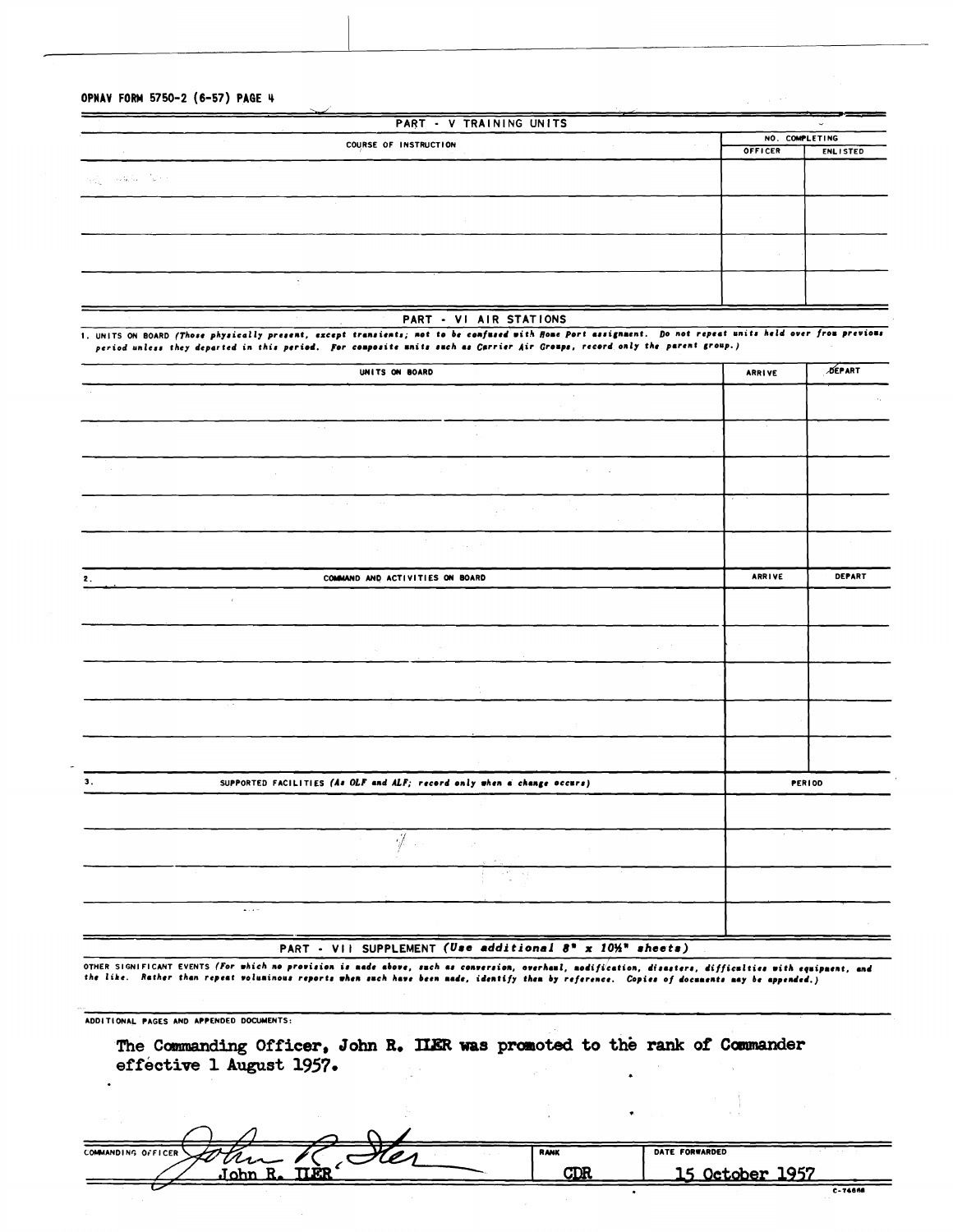UNITED STATES ATLANTIC FLEET **AIR FORCE** 

### FIGHTER SQUADRON FORTY THREE

CARE OF FLEET POST OFFICE **NEW YORK, NEW YORK** 

JAN 17 1958

FILE COPY  $\circledcirc$ AVIATION HISTORY UNIT AO

 $11:$ WFW:dbt

Ser: 606 4

NEW YORR, NEW ......<br>
Commanding Officer, Fighter Squadron FORTY THREE<br>
Chief of Naval Operations, Aviation History Unit, OP-05A5G<br>
Aviation Historical Summary<br>
Aviation Historical Summary<br>
Aviation Historical Summary<br>
Avi From: To:

 $Subi:$ 

 $Ref:$  $(a)$  OPNAV INST 5750.8

1. In accordance with reference (a) the Aviation Historical Summary is submitted herewith. Due to the non-availability of report form OPNAV FORM  $5750-2$  (6-57), a letter report follows:

- a. Reporting period; 1 00T 57 to 31 DEC 57
- b. Commanding Officer; John R. ILER
- c. Rank: Commander
- d. Personnel on board; Officer, 20 Aviators, 3 Non-Aviators Enlisted Men. 110
- e. Mission; no change
- Geographic location; NAS, Jacksonville, Florida during period f. 1 OCT 57 to 31 DEC 57
- Next upper command echelon; Administrative, COMFAIRJAX  $\alpha$ . Operational, COMFAIRJAX
- Training; Routine advanced flight and ground training was conh. ducted to increase readiness. Familiarization and basic training was conducted as new aviators were received into the squadron. All aviators were sent to the F8U Crusader Maintenance Course and also received training in the F8U Operational and Proceedures Trainers. Enlisted Personnel were also sent to maintenance schools for instruction on the F8U.
- i. Type aircraft assigned and number on hand; F9F-8 Cougar, 14.
- j. Operational statistics;

| Month      |     | Pilots On Board Hrs. Flown | Training | Service | Combat Total |     |
|------------|-----|----------------------------|----------|---------|--------------|-----|
| <b>OCT</b> | 1 Q | 405.4                      | 314      |         |              | 322 |
| <b>NOV</b> | 20  | 296.4                      | 211      |         |              | 211 |
| DEC        | 20  | 173.2                      | 114      | m       |              | 116 |

John R. III. Iles

Copy to: COMFAIRJAX (STAFF SERV INFO OFF) COMNAVAIRLANT (STAFF SERV INFO OFF) CINCLANTFLT (PIO)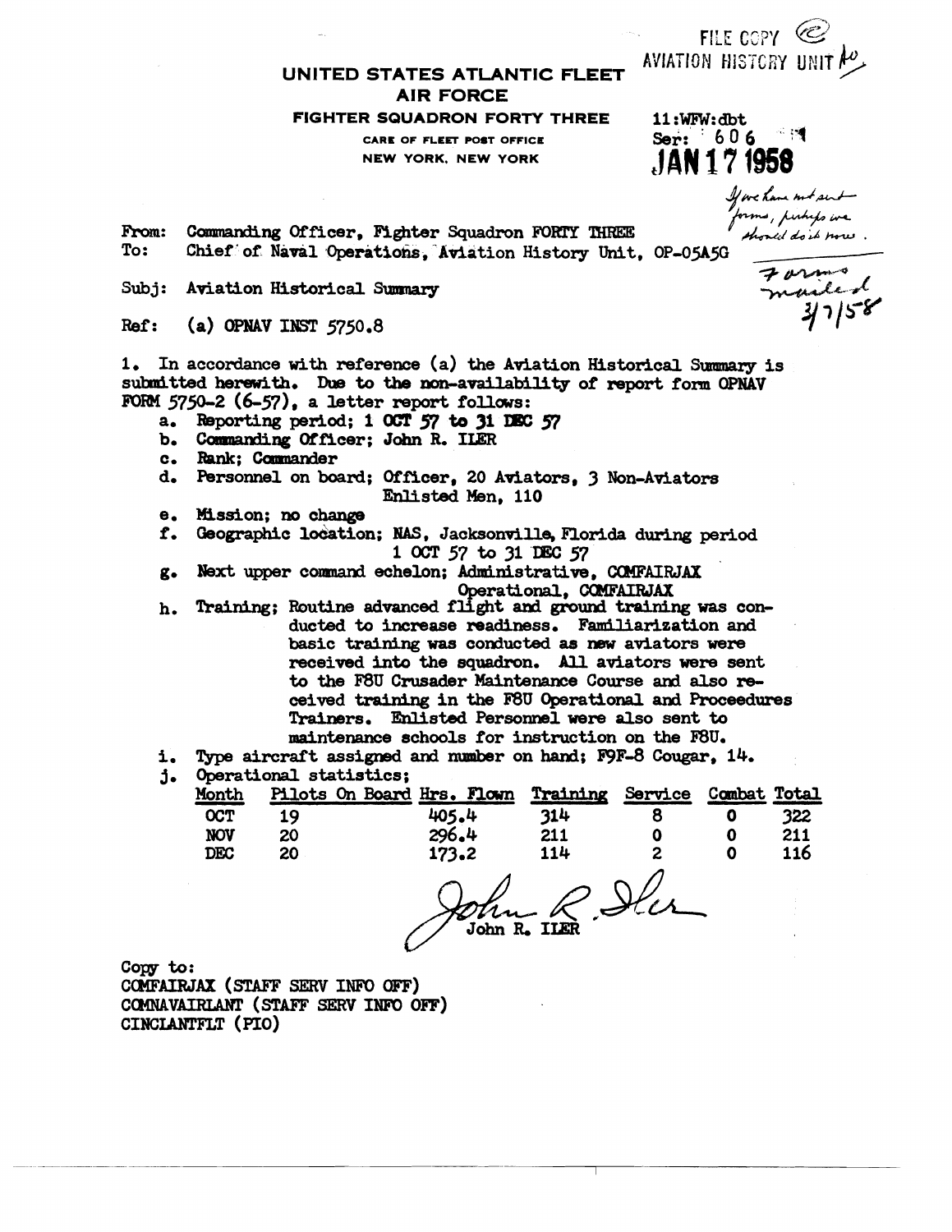## AVIATION HISTORICAL SUMMARY<br>OPNAV FORM 5750-2 (6-57) PAGE I

| والمحادث                      |  | $\angle$ FILE COPY $\mathscr{P}$ |
|-------------------------------|--|----------------------------------|
| <b>AVIATION HISTORY CNITY</b> |  |                                  |

' OPNAV. REPORT 5750-3

 $\lambda = \lambda_1$ 

<u>2–15–58</u>

### Fighter Squadron FORTY THREE

INSTRUCTIONS: To be completed at the end of each quarter<br>in duplicate; copy to be retained, original to be forwarded without covering letter to Aviation History Unit in the Office of the Chief of Naval Operations.

All units fill in Part I and other Parts as applicable. Follow specific instructions for each blank; use word "same"

to avoid repeating previously recorded information. When insufficient space is provided, enter word "appended" and attach an extra sheet. Copies of amplifying and/or historically significant documents may be appended. Security classification may be at any level and should be assigned as the content of the completed form makes necessary.

PERIOD

**REPORT ING** 

-1

FROM

|                                                                                                                                                                                                                           | PART I - ALL UNITS                                                                                                                       |                 |                 |                               |              |              |  |  |  |
|---------------------------------------------------------------------------------------------------------------------------------------------------------------------------------------------------------------------------|------------------------------------------------------------------------------------------------------------------------------------------|-----------------|-----------------|-------------------------------|--------------|--------------|--|--|--|
| 1. UNIT (Name and/or designation. If different from pre-<br>vious period, give prior designation, date changed,<br>Fighter Squadron FORTY THREE<br>and authorization. New units show date and place of<br>commissioning.) |                                                                                                                                          |                 |                 |                               |              |              |  |  |  |
|                                                                                                                                                                                                                           | 2. COMMANDING OFFICER                                                                                                                    |                 | <b>RANK</b>     | RELIEVED (If connend changed) |              | DATE         |  |  |  |
|                                                                                                                                                                                                                           | ILER, John R.                                                                                                                            |                 | CDR.            | ----                          |              | ----         |  |  |  |
|                                                                                                                                                                                                                           | 3. PERSONNEL ON BOARD                                                                                                                    | <b>NAVAL</b>    | <b>AVIATORS</b> | AIR PILOTS                    | <b>OTHER</b> | <b>TOTAL</b> |  |  |  |
|                                                                                                                                                                                                                           | (End of reporting period. Ships<br>give ships company only, wings<br>and groups give staffs only, air<br>stations give station personnel | <b>OFFICER</b>  | 19              |                               |              | 22           |  |  |  |
|                                                                                                                                                                                                                           | only.)                                                                                                                                   | <b>ENLISTED</b> |                 |                               | 150          | 150          |  |  |  |

4. MISSION OR FUNCTION (If changed and/or specially assigned during period. Include dates and authority.)

 $\label{eq:1} \left\langle \rho_{\rm{max}} \right\rangle = \left\langle \rho_{\rm{max}} \right\rangle = \left\langle \rho_{\rm{max}} \right\rangle = \left\langle \rho_{\rm{max}} \right\rangle$ 

No change.

5. GEOGRAPHIC LOCATION (Air stations onit; ships see Part II. Vings and groups should not record location of squadrons. Ship-based units give name of ship only. Note dates only when part of record period is involved.)

| <b>LOCATION</b>                                              | PERIOD                                                |
|--------------------------------------------------------------|-------------------------------------------------------|
| <b>Contract Contract Contract</b>                            |                                                       |
| <b>NAS Jacksonville, Florida</b><br>NAS Gecil Field, Florida | $1-1-58 - 2-1-58$<br>2-1-58 - 3-31-58<br>$2 - 1 - 58$ |
|                                                              |                                                       |
|                                                              |                                                       |
|                                                              | しゃくり けいさい                                             |

6. OFFICIAL OR OTHER RECOGNITION OF UNIT ACCOMPLISHMENT (Include citations, connendations, and individual decorations and awards. Records may be fleetwide or apply only to the unit itself, such as landing interval, speed of engine changes, rate of anno expenditure, periods without accidents, etc., or events believed to be "firsts". Give date awarded, received or accomplished. Use additional sheets if necessary.)

7. NEXT UPPER COMMAND ECHELON (Give dates only if changed during this or from previous period.) **ADMINISTRATIVE** ASSIGNED' b, **OPERATIONAL** ASSIGNED. a, COMFAIRJAX **COMFAIRJAY** 

**COMCVGONE** 2-15-58 COMCVGONE

<sup>TO</sup> 31 MAR 58 **JAN 58**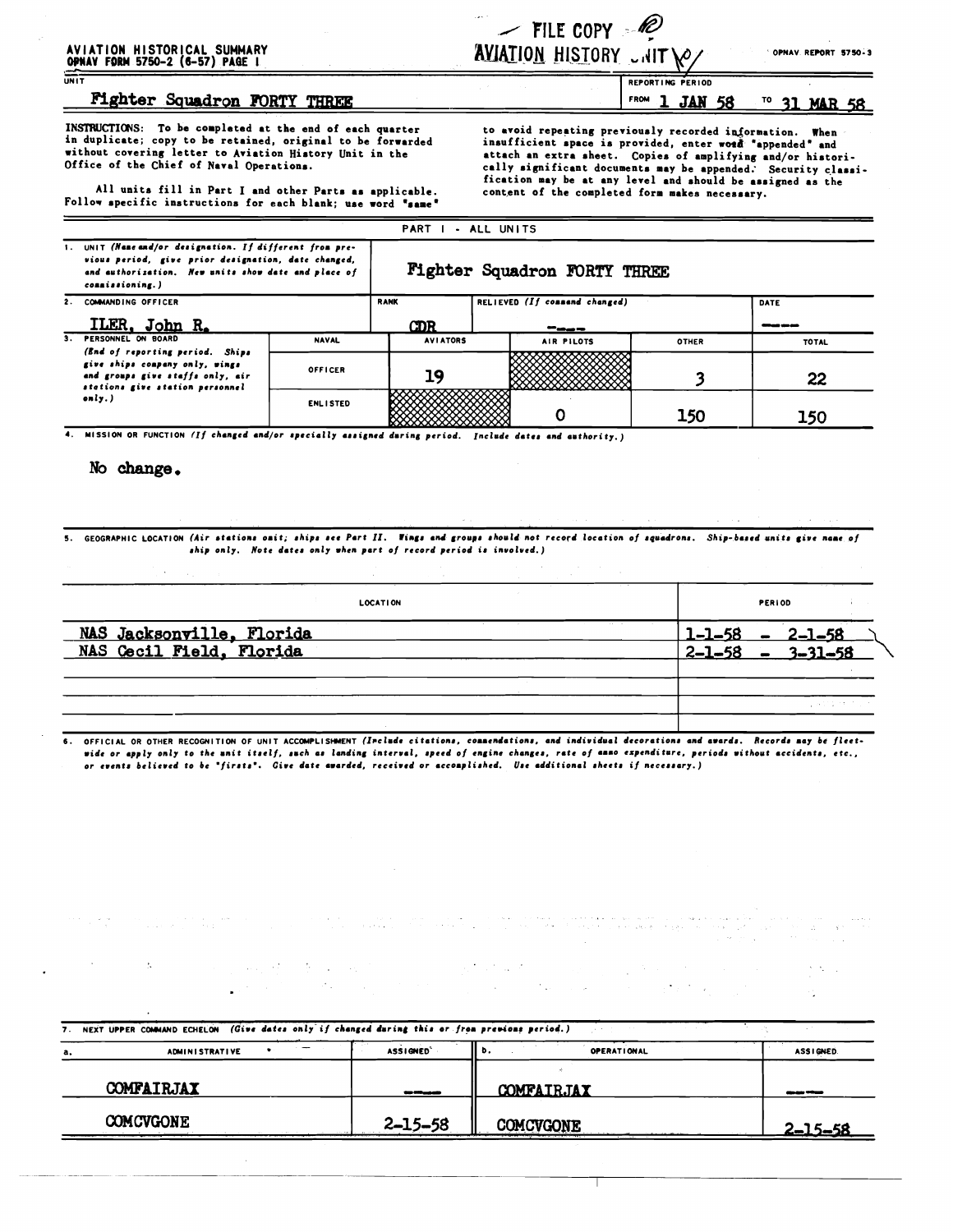#### OPNAV FORM 5750-2 (6-57) PAGE 2

#### $\overline{a}$ PARTICIPATION IN SPECIAL AND JOINT EXERCISES OR MANEUVERS (Limit to those of a major nature as opposed to exercises normally a part of routine training. Identify by name and give a brief summary of own participation.)

| PERIODS                                                                | <b>EXERCISE</b>                                         | <b>BRIEF SUMMARY</b>                                            |
|------------------------------------------------------------------------|---------------------------------------------------------|-----------------------------------------------------------------|
| State Street                                                           | $\sim 10^{11}$ km s $^{-1}$<br>$\sim 10^{-1}$<br>$\sim$ | $\epsilon$<br>$\sim 100$<br>$\sim$<br>$\sim 10^{-11}$<br>$\sim$ |
| $\sim$                                                                 | $\sim$                                                  | $\sim 100$<br>$\sim 100$                                        |
| $\checkmark$<br>$\sim 10^{-11}$<br>$\sim$ 10 $\pm$<br>$\sim$<br>$\sim$ | <b>College</b>                                          | $\sim$                                                          |
|                                                                        | $\mathcal{F}(\mathcal{A})$                              | $\sigma_{\rm 10}$<br>$\sim 10^{-1}$                             |
| $\sim 10^{-1}$                                                         | $\lambda$                                               | $\sim$                                                          |
| <b>All Concerns</b>                                                    | a large car of the                                      | $\bullet$ .<br>٠<br>$\overline{a}$<br>$\sim$                    |
| 大学 2                                                                   | <b>College</b><br>$\sim$                                | -11<br>$\sim$<br>$\sim 10^{-10}$                                |
|                                                                        | <b>Contractor</b><br>$\sim 10^{-1}$                     |                                                                 |
|                                                                        |                                                         |                                                                 |

#### PARTICIPATION IN OPERATIONAL TESTS (Generally those concerned with tactics or equipment. Identify by official designation or by descriptive title; ᡒ atate responsible command, dates, areas, and brief of participation and results. Hake reference to covering reports and orders when they exist..)

|                                | <b>TEST</b>                                                                                                                   | <b>PERIOD</b> | COMMAND AND AREA | REPORT AND ORDERS                                        |
|--------------------------------|-------------------------------------------------------------------------------------------------------------------------------|---------------|------------------|----------------------------------------------------------|
| а.<br><b>Contract Contract</b> | <b>Contract Contract</b>                                                                                                      |               |                  | contract the con-                                        |
| b.                             | $\sim$<br>The County of the<br><b>Service</b><br>$\overline{\phantom{a}}$<br>$\sim$<br>$100 - 100$<br>The County of<br>$\sim$ |               |                  | $\cdots$<br><b>State</b><br><b>1999</b><br>$\sim$ $\sim$ |
| $c_{\star}$                    |                                                                                                                               |               |                  |                                                          |

DESCRIPTIONS.

10. TRAINING (General statement of type conducted; indicate whether of special type or for special purpose as opposed to routine. Training units will omit and fill in PART V.)

Routine advanced flight and ground training was conducted to increase combat readiness. FAM and basic training was conducted as new pilots reported aboard.

الرابعية

In preparation for the receipt of F8U-1 Crusaders all pilots completed preliminary ground training and 11 pilots flew 6 FAM hops each with VF-174.